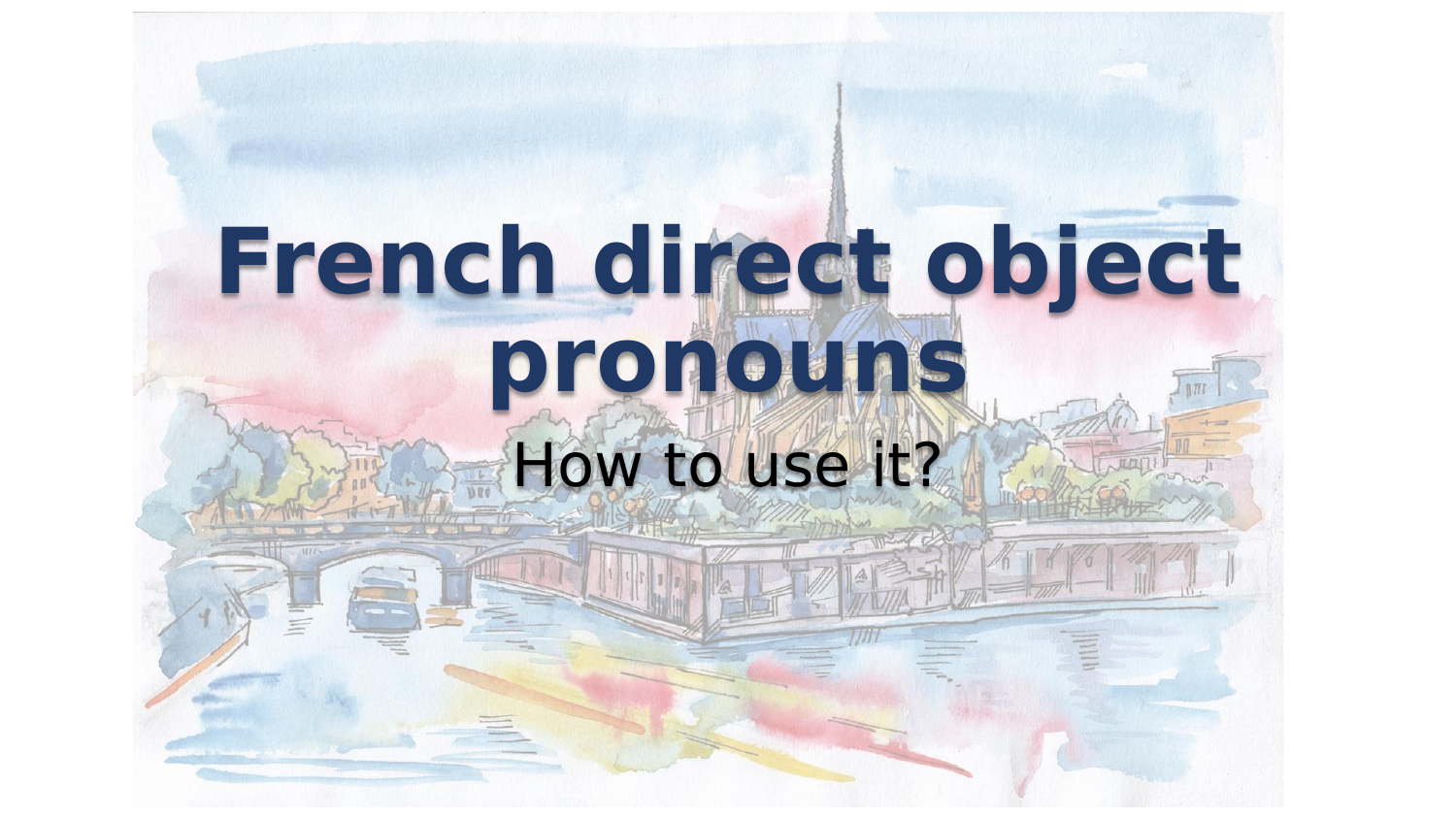- Always used with transitive verbs
- Never preceded by prepositions
- Cannot be removed
- Answer the question as to whom or what

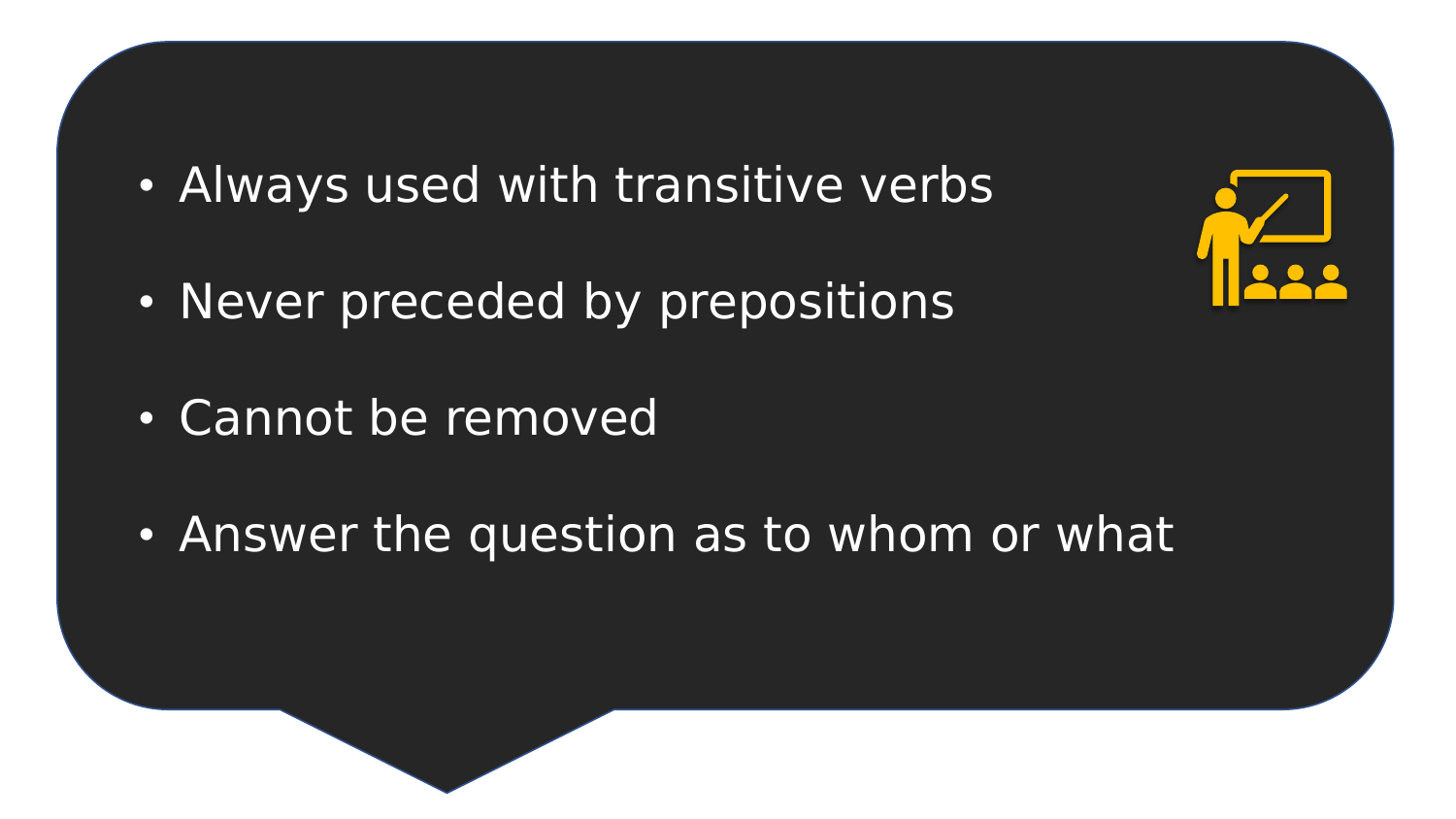| <b>Subject</b>                     | lie.           | /tu             |                 |                |      | il elle nous vous lis elles |     |     |  |
|------------------------------------|----------------|-----------------|-----------------|----------------|------|-----------------------------|-----|-----|--|
| <b>Direct</b><br>object<br>pronoun | me<br>$(m')^*$ | re!<br>$(t')^*$ | le.<br>$( ')^*$ | la<br>$( ')^*$ | nous | <b>VOUS</b>                 | les | les |  |
| * Before a vowel or a mute h.      |                |                 |                 |                |      |                             |     |     |  |

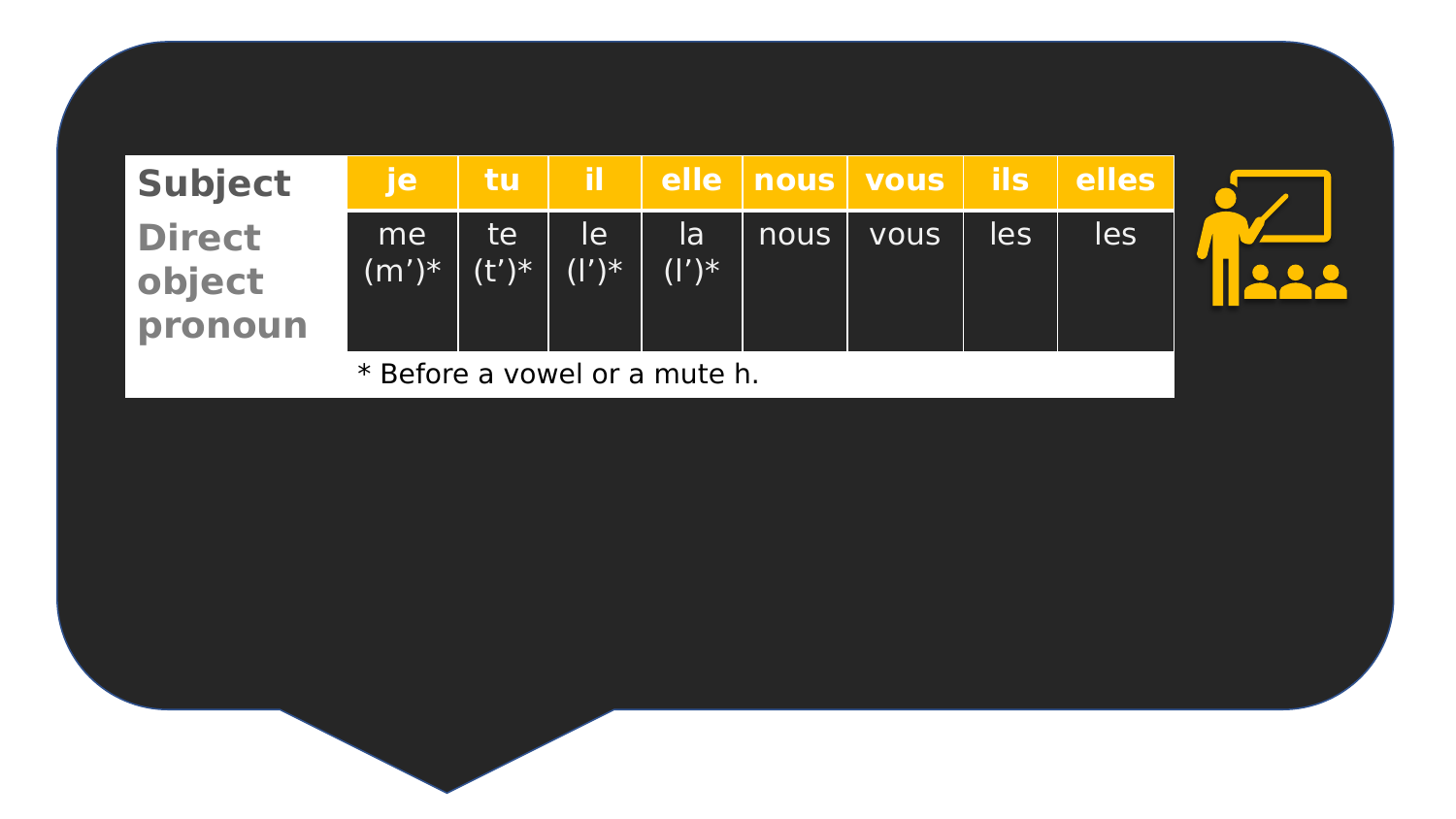## Example 1



Il le connaît. *He knows him.*

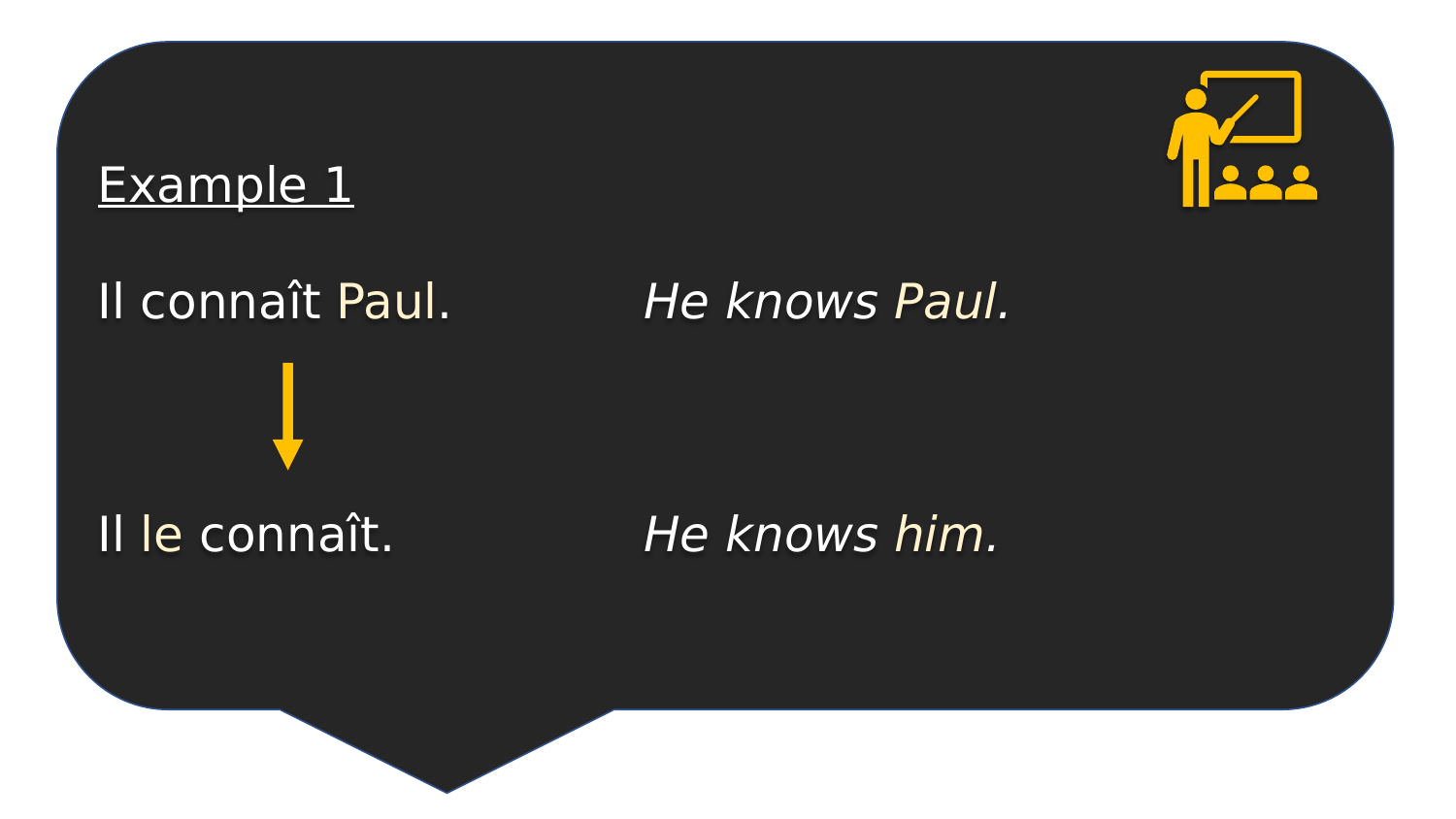### Example 2



# Elle regarde la télé. *She is watching TV.*

## Il la regarde. *She is watching it.*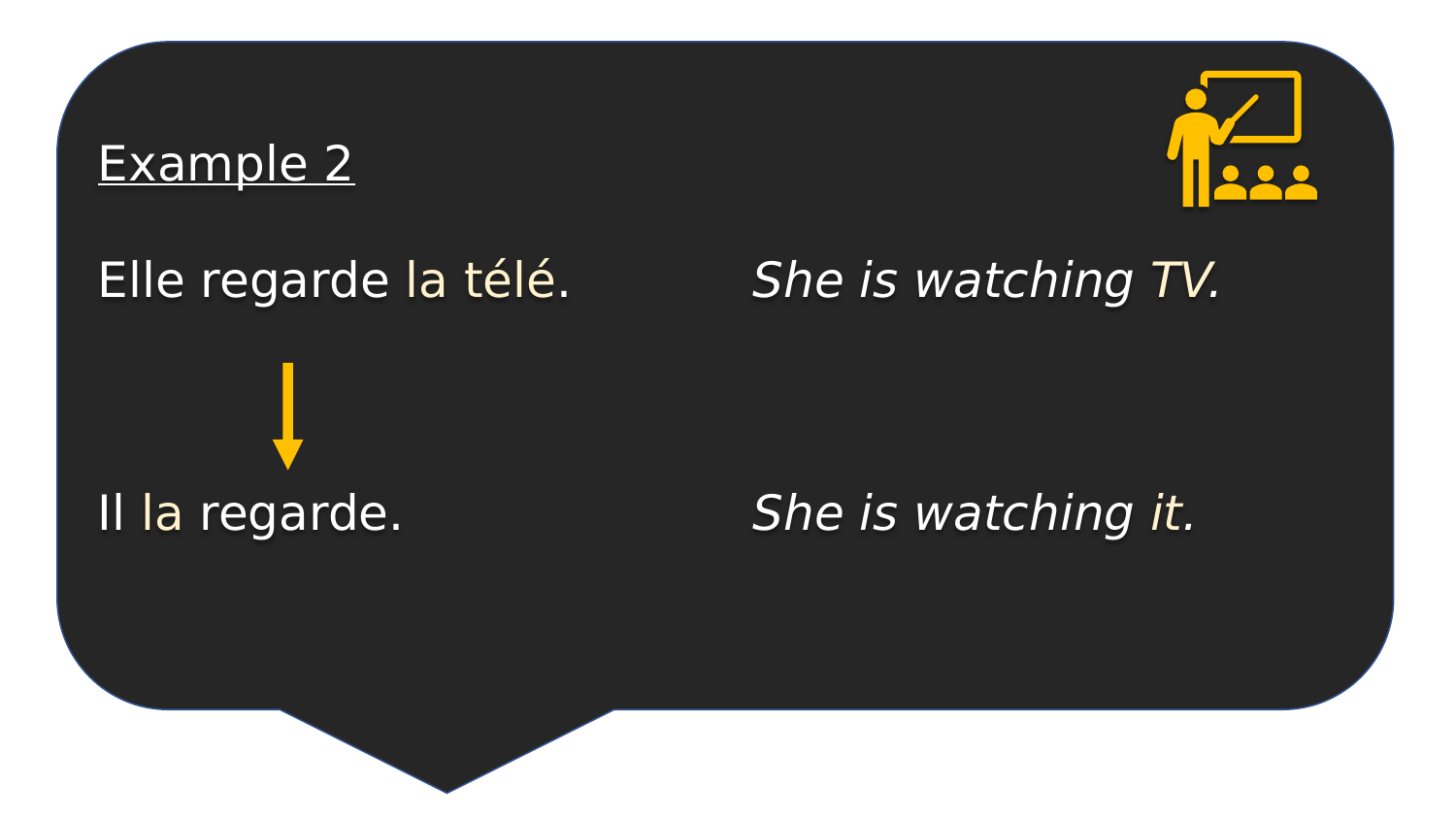### Example 3



## Tu achètes ces livres ? *Do you buy these books?*

# Tu les achètes ? *Do you buy them?*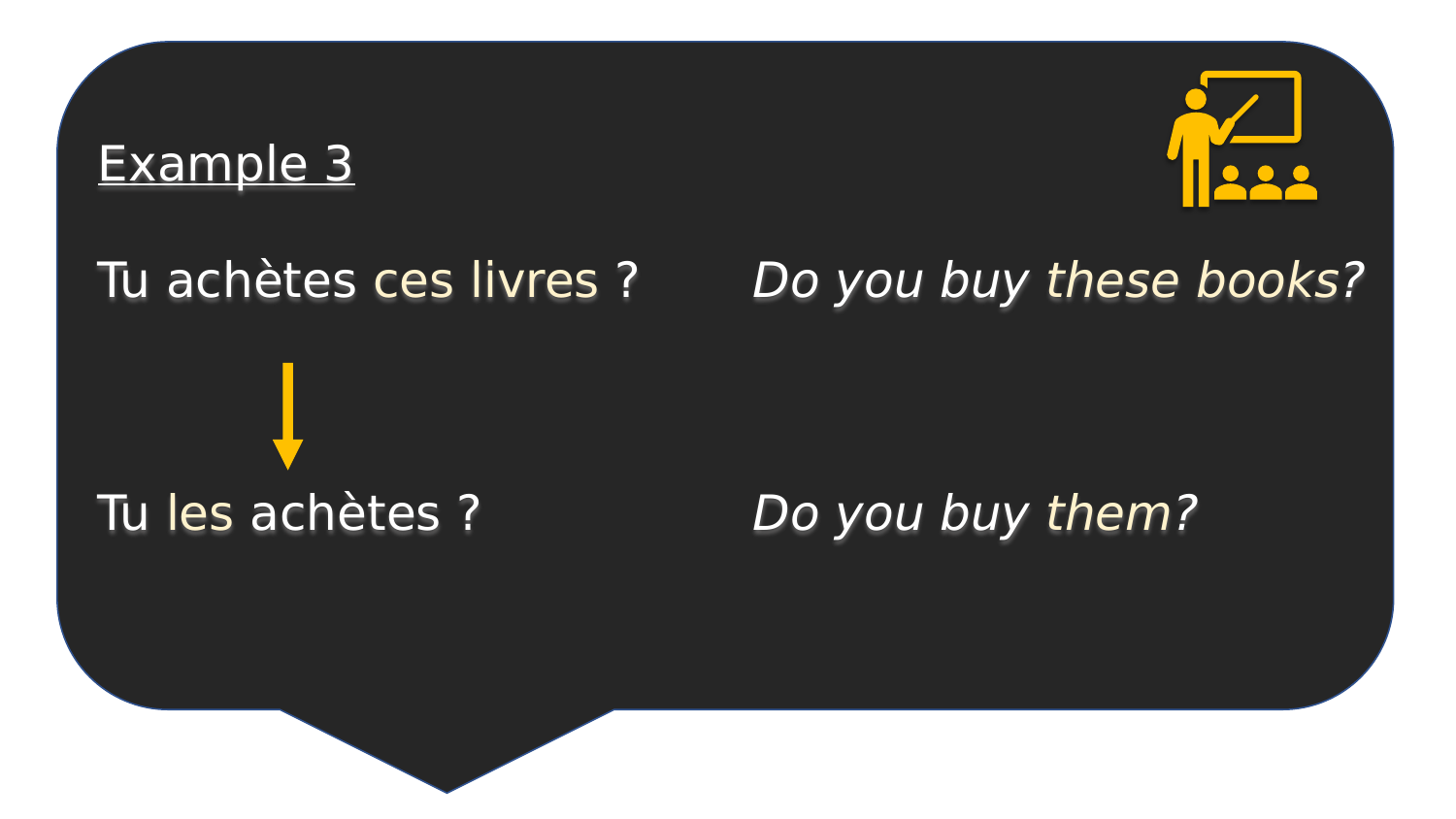## A few sentences



- Je le sais. *I know it.*
- Il vous contactera. *He will contact you.*

• Je t'aime. *I love you.*

• Elles nous appellent. *They are calling us.*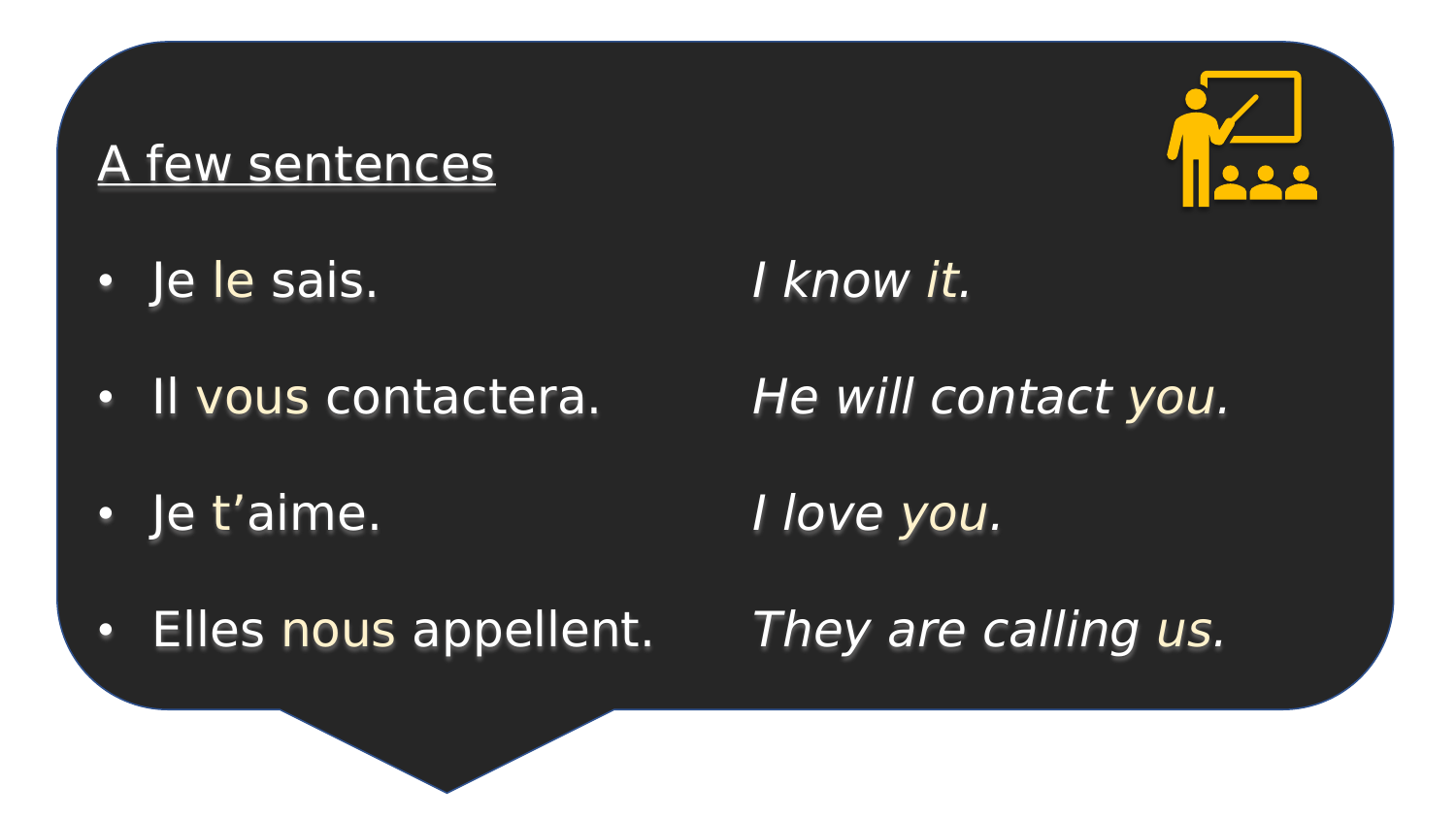## Compound tenses cases



In compound tenses, direct object pronouns precede the auxiliary verb (avoir).

• Je l'ai acheté. *I bought it.*

• Ils nous ont appelés. *They called us.*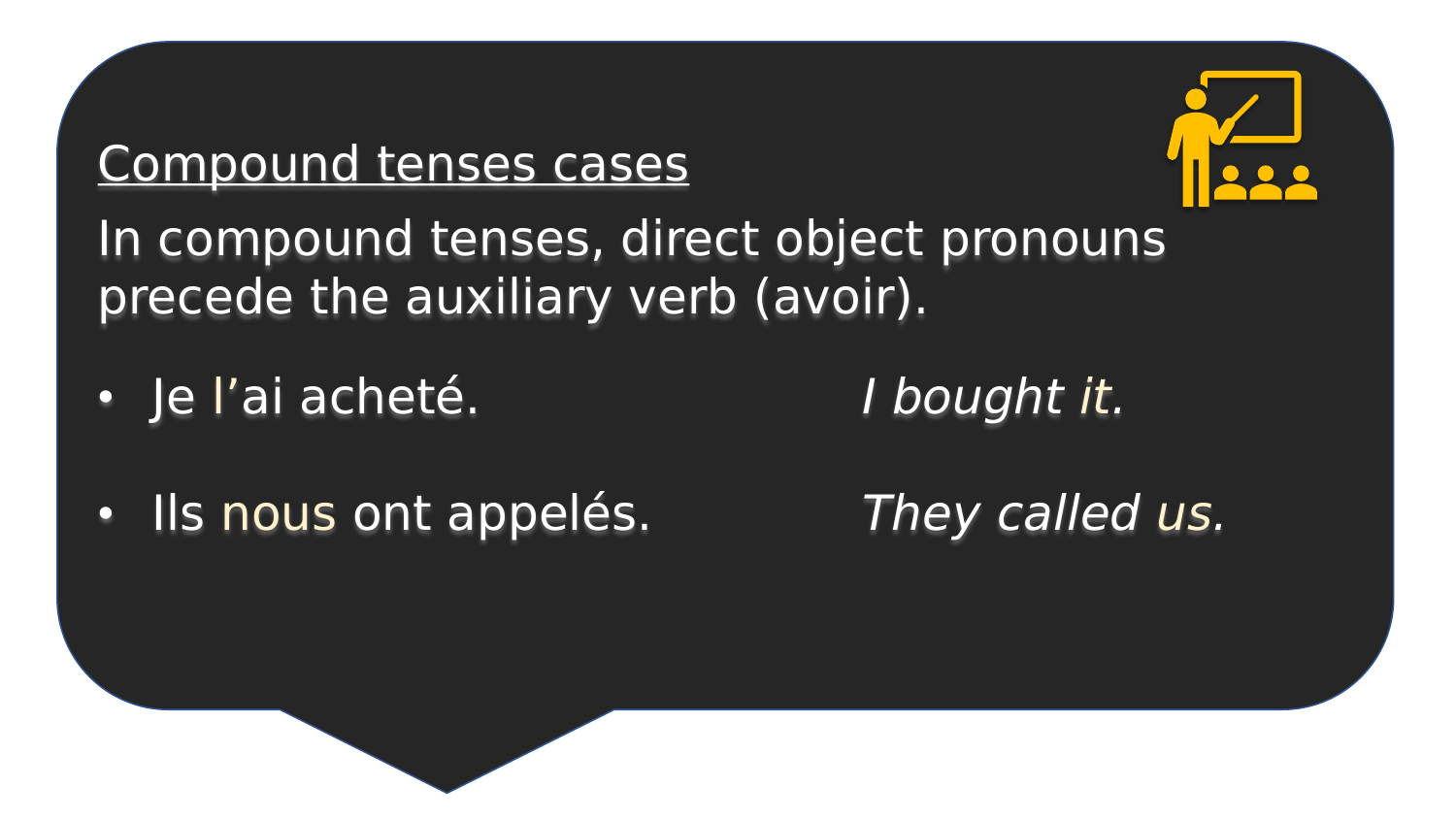## Semi-auxiliary verbs case



Direct object pronouns usually precede the infinitive.

• Je peux le faire. *I can do it.*

• Il vas vous appeler. *He will call you.*